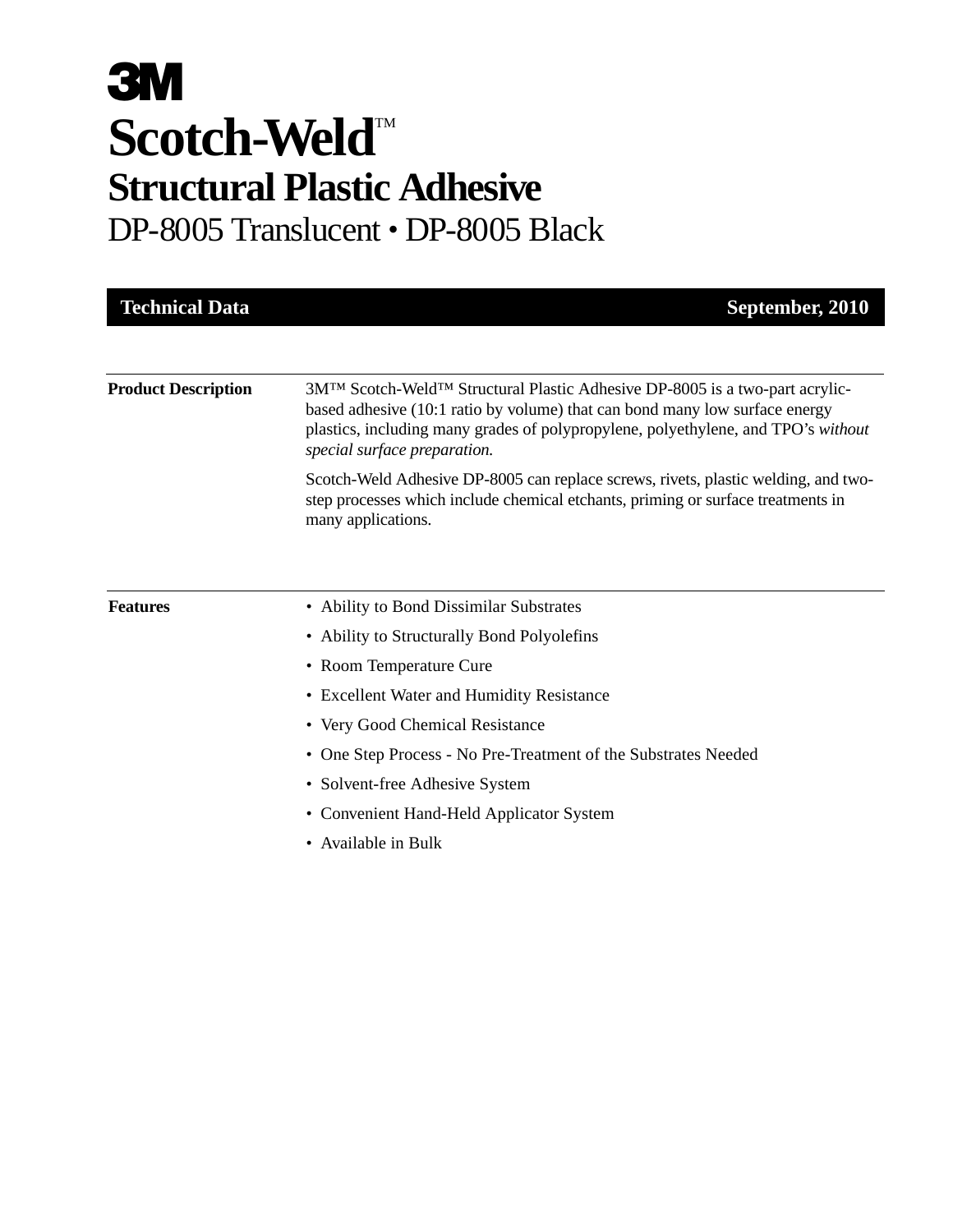DP-8005 Translucent • DP-8005 Black

### **Typical Uncured Physical Properties**

**Note: The following technical information and data should be considered representative or typical only and should not be used for specification purposes.**

| <b>Product</b>                                                             |                  | 3M™ Scotch-Weld™ Structural<br><b>Plastic Adhesive DP-8005</b> |               |
|----------------------------------------------------------------------------|------------------|----------------------------------------------------------------|---------------|
|                                                                            |                  | <b>Translucent</b>                                             | <b>Black</b>  |
| Color                                                                      | Base (B)         | Amber                                                          | <b>Black</b>  |
|                                                                            | Accelerator (A)  | White                                                          | White         |
| Lbs./gal.                                                                  | Base (B)         | $8 - 8.4$                                                      | $8 - 8.4$     |
|                                                                            | Accelerator (A)  | 8.75-9.15                                                      | 8.75-9.15     |
| Viscosity (cPs.) $(1)$                                                     | Base (B)         | 17,000-30,000                                                  | 15,000-30,000 |
|                                                                            | Accelerator (A)  | 35,000-55,000                                                  | 35,000-55,000 |
| <b>Base Resin</b>                                                          | Base (B)         | Methacrylate                                                   | Methacrylate  |
|                                                                            | Accelerator (A)  | Amine                                                          | Amine         |
| Mix Ratio (B:A)                                                            | <b>By Volume</b> | 10:1                                                           | 10:1          |
|                                                                            | <b>By Weight</b> | 9.16:1                                                         | 9.16:1        |
| <b>Full Cure Time</b><br>@ 73°F (23°C)                                     |                  | 8-24 hrs.                                                      |               |
| <b>Time to Handling Strength</b><br>(minimum of 50 psi shear at 73°F/23°C) |                  | $2-3$ hrs.                                                     |               |
| Work Life at 73°F (23°C)                                                   |                  |                                                                | 2.5-3 min.    |

(1) Viscosity obtained by Brookfield, DV-II, #7 Spindle, 20 rpm at 75°F (24°C).

The accelerator formula is common to both Scotch-Weld Adhesive DP-8005 Translucent and DP-8005 Black

### **Typical Cured Physical Properties**

**Note: The following technical information and data should be considered representative or typical only and should not be used for specification purposes.**

| Product                                                                                                                                                 | Scotch-Weld Adhesive DP-8005 |                        |
|---------------------------------------------------------------------------------------------------------------------------------------------------------|------------------------------|------------------------|
|                                                                                                                                                         | <b>Translucent</b>           | <b>Black</b>           |
| Color                                                                                                                                                   | Yellow                       | <b>Black</b>           |
| Shore D Hardness (ASTM D-2240)                                                                                                                          | 55                           | 60                     |
| Mechanical Properties <sup>(2)</sup><br><b>Strain at Peak Load</b><br>5.3%<br>Stress at Peak Load (psi)<br>1889<br>Modulus at 1% Strain (psi)<br>85.669 |                              | 4.5%<br>1692<br>58,782 |
| Tg onset $(^{\circ}C)^{(3)}$                                                                                                                            | 33                           |                        |
| Coefficient of Thermal Expansion (ppm/°C) <sup>(3)</sup><br><b>Below Tg</b><br><b>Above Tg</b>                                                          | 125<br>170                   |                        |

(2) Mechanical properties obtained using a Sintech 5GL Mechanical Tester. Approximate dimensions of the test specimen was 1.5" x 0.5" x 0.3". Elongation was determined by crosshead displacement. The crosshead velocity was 0.5"/min.

(3) Tg and CTE determined by TMA -40°F to 249°F (-40°C to 120°C) at 10°F (5°C)/min. (after 2 heat cycles).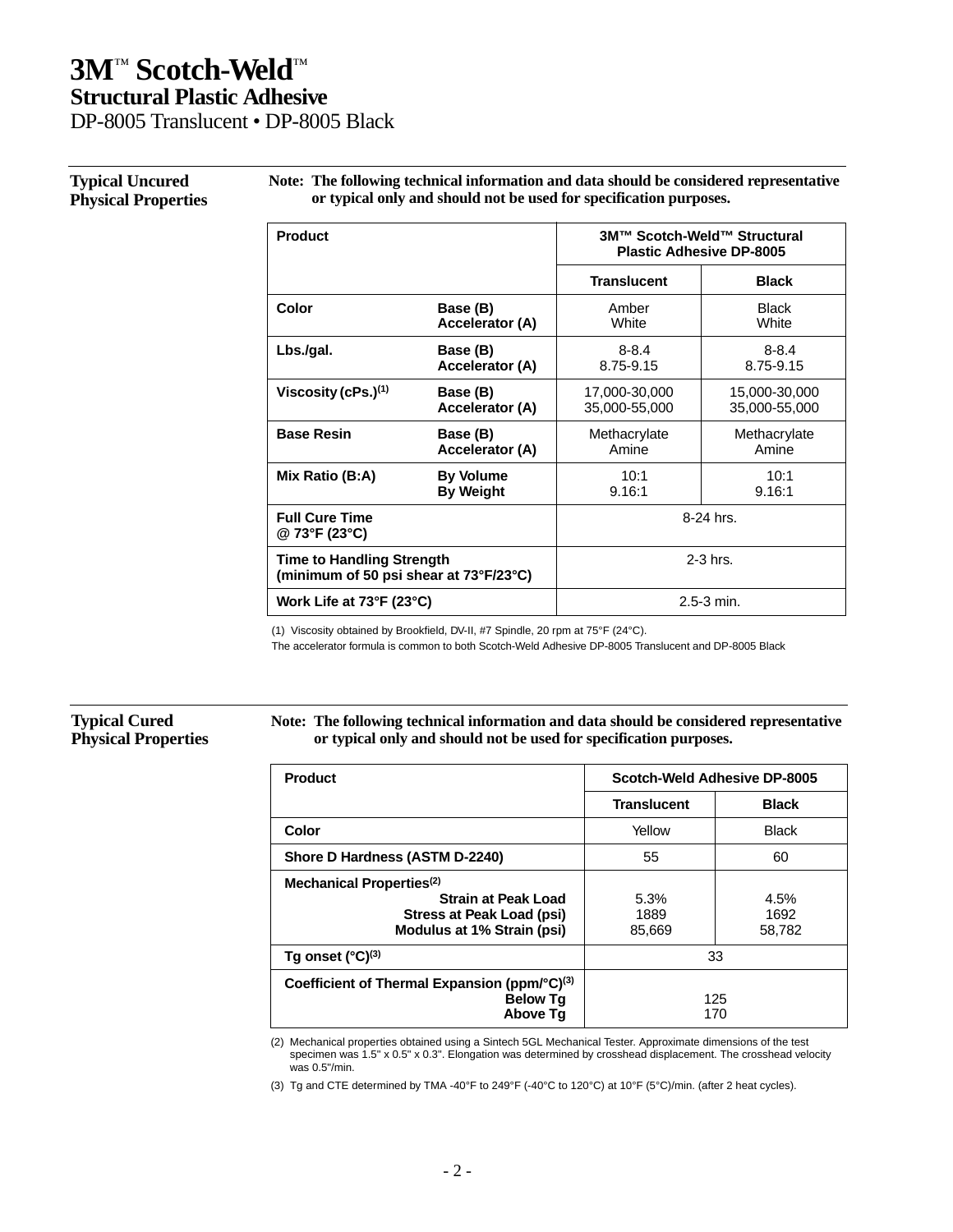DP-8005 Translucent • DP-8005 Black

#### **Typical Performance Characteristics Note: The following technical information and data should be considered representative or typical only and should not be used for specification purposes.**

### Overlap Shear Strength<sup>(4)</sup>, tested @ 73°F (23°C)

| <b>Product</b>                    | 3M™ Scotch-Weld™ Structural<br><b>Plastic Adhesive DP-8005</b> |                |  |
|-----------------------------------|----------------------------------------------------------------|----------------|--|
|                                   | <b>Translucent</b>                                             | <b>Black</b>   |  |
| <b>Substrate</b>                  | OLS (psi)                                                      | OLS (psi)      |  |
| <b>HDPE</b>                       | 1100 SF                                                        | 1100 SF        |  |
| <b>PE</b>                         | 1075 SF                                                        | 875 SF         |  |
| <b>PP</b>                         | 1100 SF                                                        | 1150 SF        |  |
| <b>UHMWPE</b>                     | 750 SF                                                         | 750 SF         |  |
| <b>LDPE</b>                       | 400 SF                                                         | 400 SF         |  |
| <b>ABS</b>                        | 1525 SF                                                        | 1575 SF        |  |
| Polycarbonate                     | 850 SF                                                         | 1100 AF        |  |
| <b>Plexiglass (PMMA)</b>          | 950 SF                                                         | 1075 SF        |  |
| <b>PVC</b>                        | 2050 SF                                                        | 1900 SF        |  |
| <b>HIPS</b>                       | 550 SF                                                         | 575 SF         |  |
| <b>Green FRP</b>                  | 2475 CF                                                        | 2500 CF        |  |
| <b>PTFE</b>                       | 250 AF                                                         | 200 AF         |  |
| <b>Polystyrene</b>                | 775 SF                                                         | 750 SF         |  |
| Glass (3/16" thick)               | 650 SF                                                         | 525 SF         |  |
| Gel Coat (3/16" thick)            | 1500 SF                                                        | 1425 SF        |  |
| Copper (1/16" thick)              | 2275 CF                                                        | 2050 CF        |  |
| Aluminum (1/16" thick)            | 2275 CF                                                        | 2075 CF        |  |
| Cold-Rolled Steel (1/32" thick)   | 2500 AF                                                        | 2275 CF        |  |
| 304 Stainless Steel (1/32" thick) | 2300 CF                                                        | 1100 AF        |  |
| <b>HDPE/HDG</b>                   | 975 SF (HDPE)                                                  | 850 MM         |  |
| <b>HDPE/Galvanealed</b>           | 950 SF (HDPE)                                                  | 1025 SF (HDPE) |  |
| <b>HDPE/CRS (non-abraded CRS)</b> | 950 SF (HDPE)                                                  | 1025 MM        |  |
| <b>Oily HDG</b>                   | 2150 CF                                                        | 1225 MM        |  |

SF = Substrate Failure/Break/Yield

CF = Cohesive Failure

AF = Adhesive Failure

MM = Mixed (Mode of AF and CF)

<sup>(4)</sup> Overlap Shear Test Method: Overlap shear test for adhesion determined in accordance to ASTM D1002. Sampe dimenions were 1" x 4" x 1/8" (unless other thicknesses indicated) with an overlap area of 1" x 1/2". Plastics and glass substrates were cleansed with isopropyl alcohol (IPA) wipes; metal substrates were abraded with 150-grit sandpaper and cleansed with methyl ethyl ketone (MEK) wipes. All bonds were allowed to cure for a minimum of 48 hours at 73°F (23°C) before tested. Data were<br>collected using a Sintech 5GL Mechanical Tester with the 2000-lb or 5000-lb load cells. Test rate w and 0.1"/min. for metal and glass bonds at 73°F (23°C).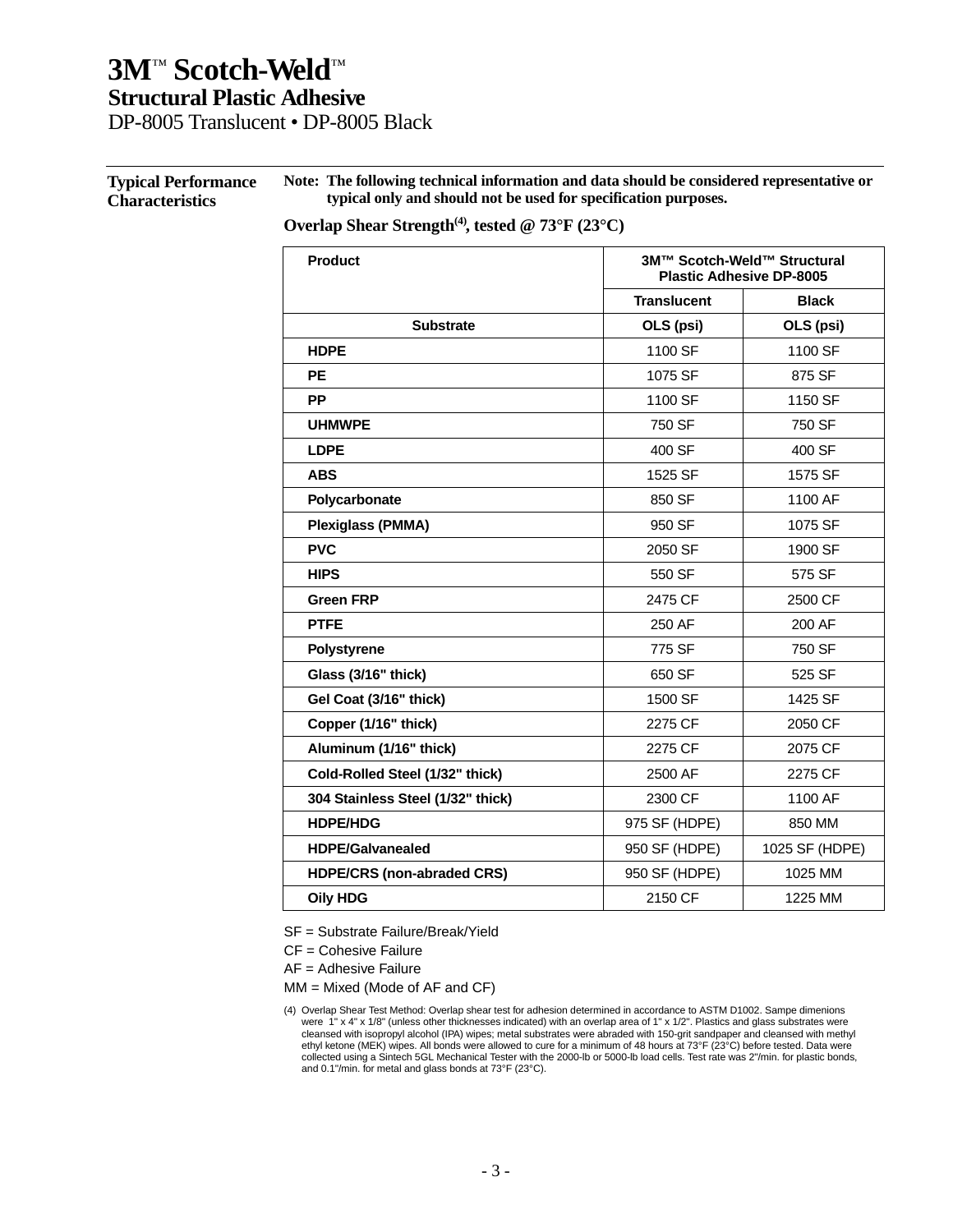DP-8005 Translucent • DP-8005 Black

**Typical Performance Characteristics** *(continued)* **Note: The following technical information and data should be considered representative or typical only and should not be used for specification purposes.**

### **T-Peel Strength(5), tested @ 73°F (23°C)**

| <b>Product</b>   | 3M™ Scotch-Weld™ Structural Plastic Adhesive DP-8005 |              |
|------------------|------------------------------------------------------|--------------|
| <b>Substrate</b> | <b>Translucent</b>                                   | <b>Black</b> |
| <b>HDPE</b>      | 17 pli SF                                            | 9 C sh       |

SF = Substrate Failure/Break/Yield

(5) Peel tests on 0.02" thick HDPE, 0.017" bondline thickness, 8" x 1" in T-peel mode at a rate of 2.0"/min.

 $C$  sh = Cohesive but shocky

### **Environmental & Chemical Exposure Test on HDPE(6) All Exposure Times 14 Days Unless Otherwise Noted**

### **All Temperatures are Room Temperature Unless Otherwise Noted**

| <b>Product</b>                                   | Scotch-Weld Adhesive DP-80005 |                            |
|--------------------------------------------------|-------------------------------|----------------------------|
|                                                  | <b>Translucent</b>            | <b>Black</b>               |
| <b>Condition</b>                                 | <b>Overlap Shear (psi)</b>    | <b>Overlap Shear (psi)</b> |
| Control - no chemical exposure                   | 1100 SF                       | 1100 SF                    |
| 160°F (71°C)/100% RH                             | 950 MM                        | 950 MM                     |
| 160°F (71°C) Water Soak                          | 975 CF                        | 1000 SF                    |
| Room Temperature Salt Water Soak (5% by wt.)     | 1100 SF                       | 975 SF                     |
| 160°F (71°C)/100% RH Salt Water Soak (5% by wt.) | 925 CF                        | 925 CF                     |
| NaOH (10% by wt.)                                | 1075 SF                       | 1025 SF                    |
| HCI (16% by vol.)                                | 1100 SF                       | 1000 SF                    |
| <b>Isopropyl Alcohol</b>                         | 950 SF                        | 1000 SF                    |
| <b>Antifreeze Coolant</b>                        | 1000 SF                       | 1025 SF                    |
| Gasoline                                         | 325 CF                        | 450 CF                     |
| Diesel Fuel                                      | 1050 SF                       | 950 SF                     |
| <b>Toluene</b>                                   | 25 CF                         | 50 CF                      |
| <b>Acetone</b>                                   | 100 CF                        | 200 CF                     |

SF = Substrate Failure/Break/Yield AF = Adhesive Failure

 $MM = Mixed (Mode of AF and CF)$ 

(6) Environmental tests were conducted by immersing bonded coupons of HDPE and subsequent testing in accordance with footnote 4.

### **OLS Bond Strengths at Elevated Temperatures(7)**

| <b>Product</b>                     | Scotch-Weld Adhesive DP-8005 |                        |                                   |                             |
|------------------------------------|------------------------------|------------------------|-----------------------------------|-----------------------------|
| Test<br>Temperature                | Translucent<br>(HDPE)        | <b>Black</b><br>(HDPE) | <b>Translucent</b><br>(Green-FRP) | <b>Black</b><br>(Green-FRP) |
| $-20^{\circ}$ F (-29 $^{\circ}$ C) | 750 CF                       | 875 CF                 | 975 AF                            | 900 AF                      |
| 73°F (23°C)                        | 1100 SF                      | 1100 SF                | 2475 AF                           | 2450 AF                     |
| 120°F (49°C)                       | 700 CF                       | 700 CF                 | 1875 MM                           | 1550 MM                     |
| 150°F (66°C)                       | 500 CF                       | 475 MM                 | 1150 MM                           | 1025 MM                     |
| 180°F (82°C)                       | 300 CF                       | 300 MM                 | 750 MM                            | 975 MM                      |

OLS bond strength expressed in psi.

SF = Substrate Failure/Break/Yield AF = Adhesive Failure

 $MM = Mixed (Mode of AF and CF)$ 

(7) Temperature resistance tests were conducted at specified temperature in accordance with footnote 4.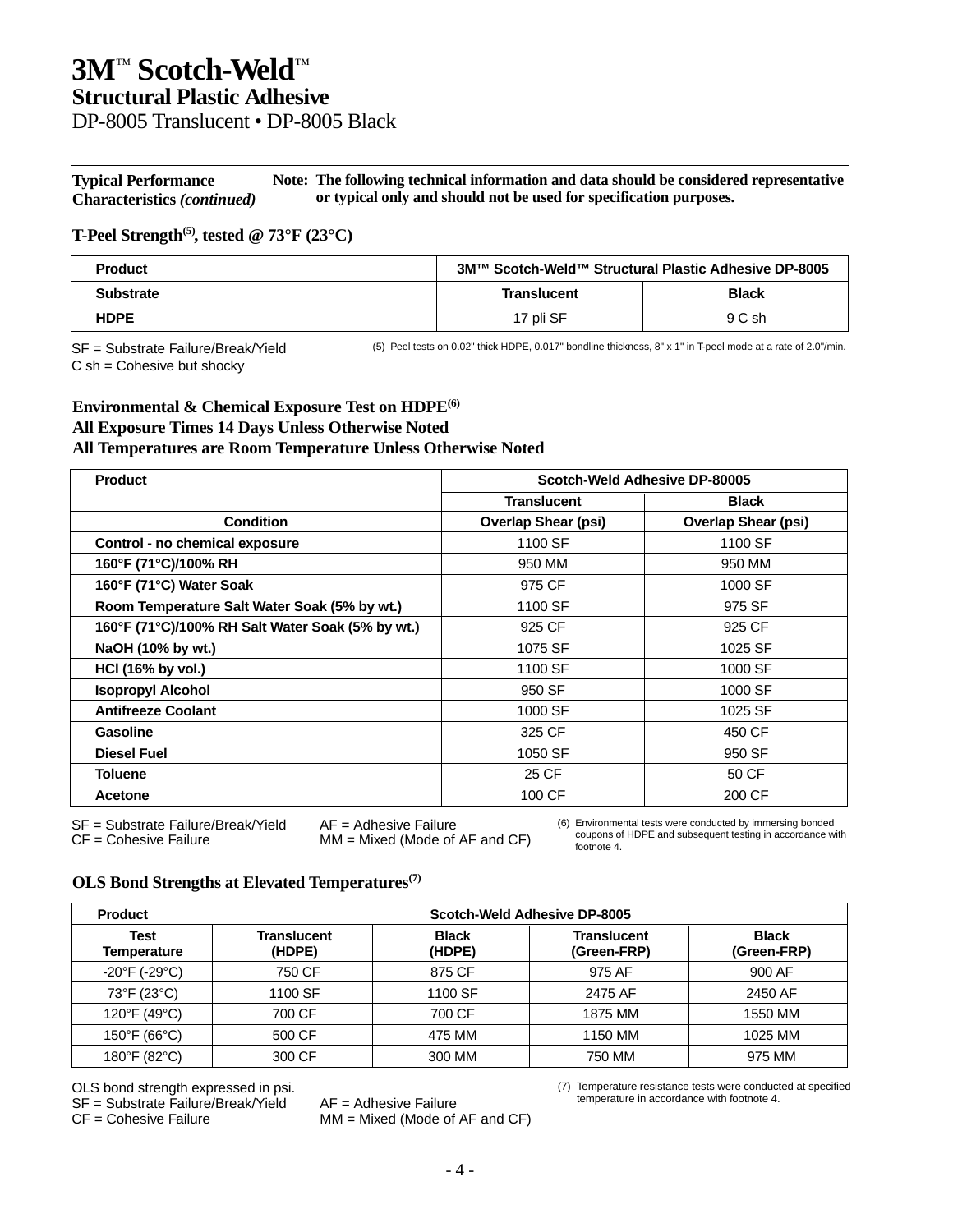DP-8005 Translucent • DP-8005 Black

#### **Temperature Resistance Note: The following technical information and data should be considered representative or typical only and should not be used for specification purposes.**





### **Typical Rate of Strength Build-Up(8)**

**Note: The following technical information and data should be considered representative or typical only and should not be used for specification purposes.**



(8) Rate of strength testing done using overlap shear test described in footnote 4.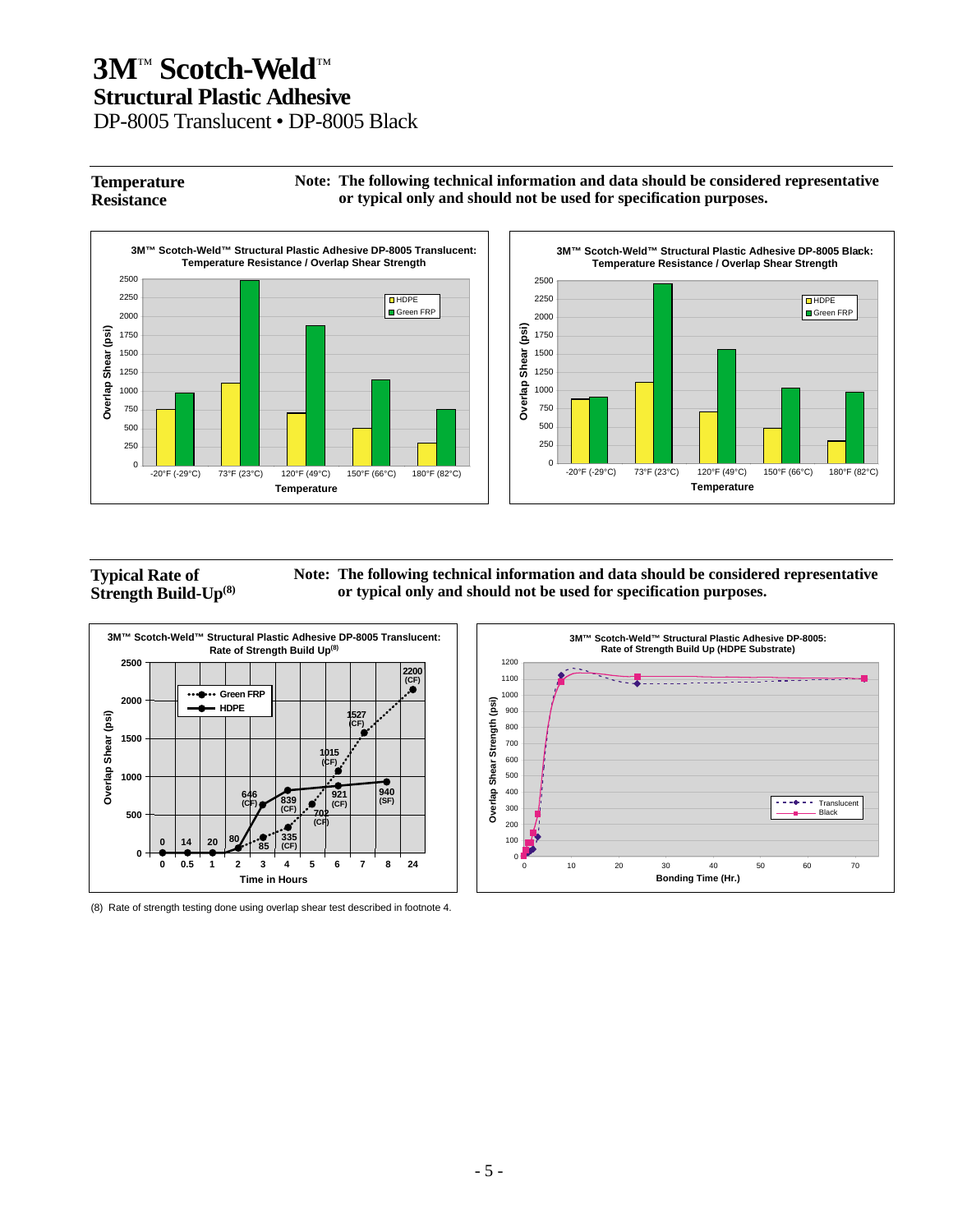DP-8005 Translucent • DP-8005 Black

**Times and Substrates(9) Note: The following technical information and data should be considered representative or typical only and should not be used for specification purposes.**



<sup>(9)</sup> Open Time Overlap Shear Test done using test method described in footnote 4.

**Suggested Substrates Note: The following suggestions are based on laboratory tests on typical grades of the listed substrates. Because of the many combinations of process aids and additives that are used with plastic substrates, the user is responsible for determining whether 3M™ Scotch-Weld™ Structural Plastic Adhesive DP-8005 is appropriate for a given application.**

| <b>Potential Primary Surfaces</b>                                                                                                   | Polypropylene (PP)<br>Polyethylene (PE, HDPE, LDPE)                                                                 |                                                                          |
|-------------------------------------------------------------------------------------------------------------------------------------|---------------------------------------------------------------------------------------------------------------------|--------------------------------------------------------------------------|
| <b>Potential Secondary Surfaces</b>                                                                                                 | Fiber Reinforced Plastic (FRP)<br>Polycarbonate (PC)<br>Wood<br>Aluminum<br>Glass<br>Thermoplastic Elastomers (TPE) | <b>PVC</b><br>ABS<br>Acrylic (PMMA)<br>Polystyrene<br>Concrete<br>Metals |
| <b>Not Recommended Surfaces</b><br>Inconsistent results have been<br>exhibited with substrates that<br>contain oils and anti-stats. | <b>PTFF</b><br>Silicone Surfaces<br>Surfaces Containing Mold-Release Agents<br>Polyimide<br><b>Nylons</b>           |                                                                          |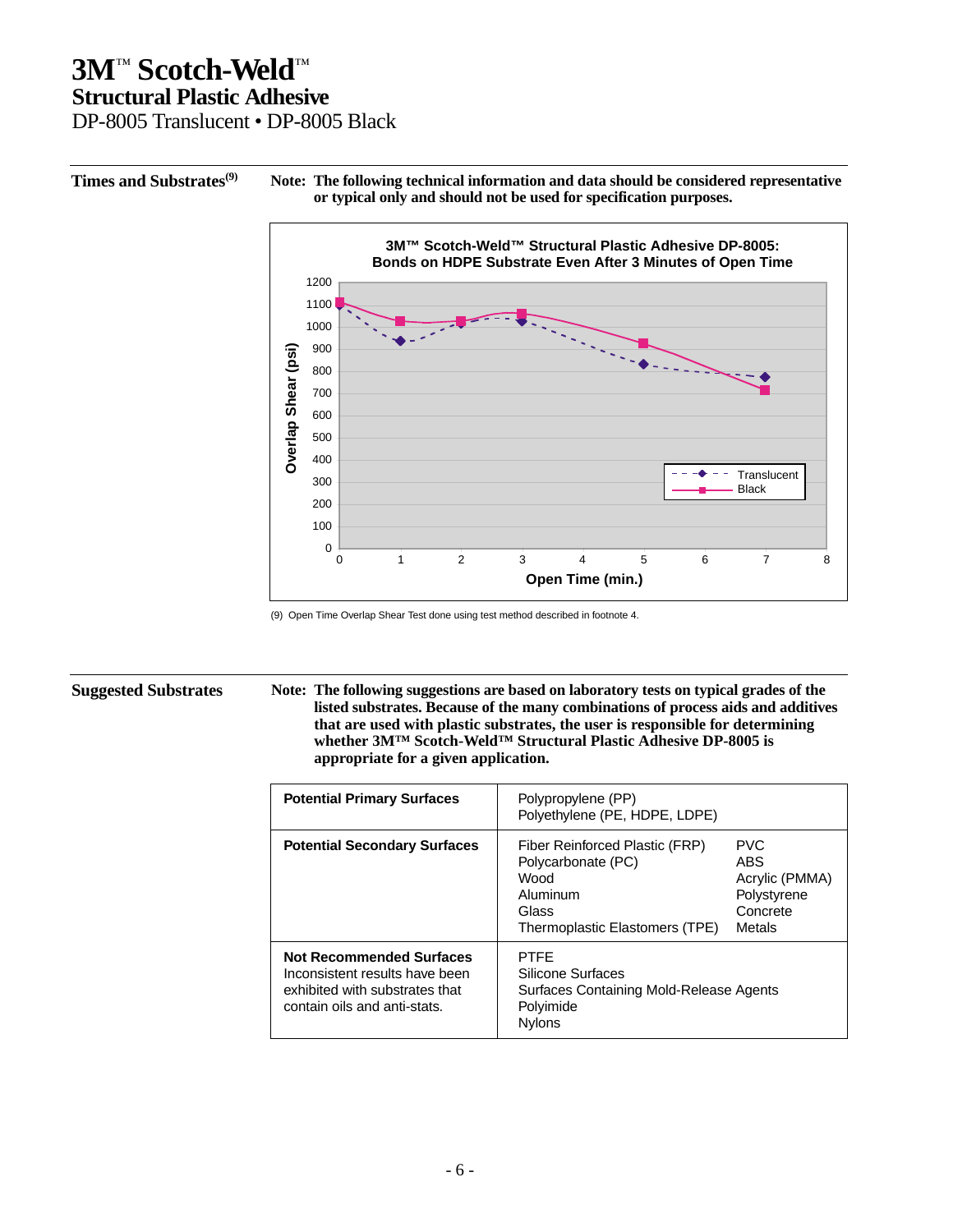DP-8005 Translucent • DP-8005 Black

| <b>Handling/Curing</b> | <b>Directions for Use:</b>                                                                                                                                                                                                                                                                                                                                                                                                 |  |  |
|------------------------|----------------------------------------------------------------------------------------------------------------------------------------------------------------------------------------------------------------------------------------------------------------------------------------------------------------------------------------------------------------------------------------------------------------------------|--|--|
| <b>Information</b>     | <b>Important:</b> Use only the specified 3M <sup>TM</sup> EPX <sup>TM</sup> Plus II Applicator system or<br>appropriate meter mix equipment to ensure the proper 10:1 mix ratio and mix. Hand<br>mixing is not recommended and may result in unpredictable results.                                                                                                                                                        |  |  |
|                        | 1) Apply adhesive to clean, dry substrates, which are free of loose paint, oxide films,<br>oils, dust, mold release agents and all other surface contaminants. See the Surface<br>Preparation section for specific substrate preparation methods.                                                                                                                                                                          |  |  |
|                        | 35 ml Cartridge:                                                                                                                                                                                                                                                                                                                                                                                                           |  |  |
|                        | Place duo-pak cartridge in EPX applicator. Remove cap. Remove rubber<br>plug. Dispense and discard a small amount of adhesive to assure even ratio<br>and free flow. Clear orifice if necessary. Use only orange 10:1 mixing nozzle<br>by: (a) aligning nozzle notch with cartridge recess, and (b) twisting into<br>place. Dispense and discard a small amount of adhesive through nozzle until<br>the adhesive is mixed. |  |  |
|                        | 250 ml Cartridge:                                                                                                                                                                                                                                                                                                                                                                                                          |  |  |
|                        | While holding duo-pak cartridge in an upright position, remove and discard<br>the insert from the cartridge by unscrewing plastic nut and removing metal<br>washer. Place cartridge in a 10:1, 250 ml EPX applicator.                                                                                                                                                                                                      |  |  |
|                        | Clean orifice if clogged; dispense and discard a small amount of adhesive to<br>even pistons. Attach orange 10:1 EPX mixing nozzle by:                                                                                                                                                                                                                                                                                     |  |  |
|                        | (a) sliding the nozzle over the cartridge orifice until the nozzle notch<br>aligns and seats against the tab on the neck of the cartridge and;                                                                                                                                                                                                                                                                             |  |  |
|                        | (b) screwing the plastic nut back onto the cartridge to secure the<br>nozzle. Dispense and discard a small amount of adhesive until the<br>mixed adhesive has a milky white appearance. If adhesive is clear,<br>check the small orifice for debris or flow.                                                                                                                                                               |  |  |
|                        | <b>Meter-Mix Equipment:</b>                                                                                                                                                                                                                                                                                                                                                                                                |  |  |
|                        | Follow manufacturer's precautions, directions for use, and recommendations.                                                                                                                                                                                                                                                                                                                                                |  |  |
|                        | 2) After the adhesive is applied, substrates must be mated within the worklife of the<br>adhesive, 2-2.5 minutes or sooner for one-sided applications. Adhesive thickness<br>less than .005" will yield unpredictable results. The joint design of the substrates<br>should facilitate a .005" to .008" adhesive thickness at the bondline. Adhesive<br>contains .008" micropheres for this purpose.                       |  |  |
|                        | 3) The bonded surfaces should be fixtured, or clamped, for at least 2 hours. The<br>clamping pressure should be sufficient to keep the surfaces in contact during cure<br>(typically 4-8 psi). Plastic parts can be designed to be self-fixturing, negating the<br>need for external fixturing.                                                                                                                            |  |  |
|                        | Note: Heating the bondline to 150-175°F (66-80°C) for 30 minutes will speed up<br>curing. The parts should be dwelled for a minimum of 10 minutes at room<br>temperature prior to heating to allow more adhesive penetration into the                                                                                                                                                                                      |  |  |

substrates before heat-accelerated cure.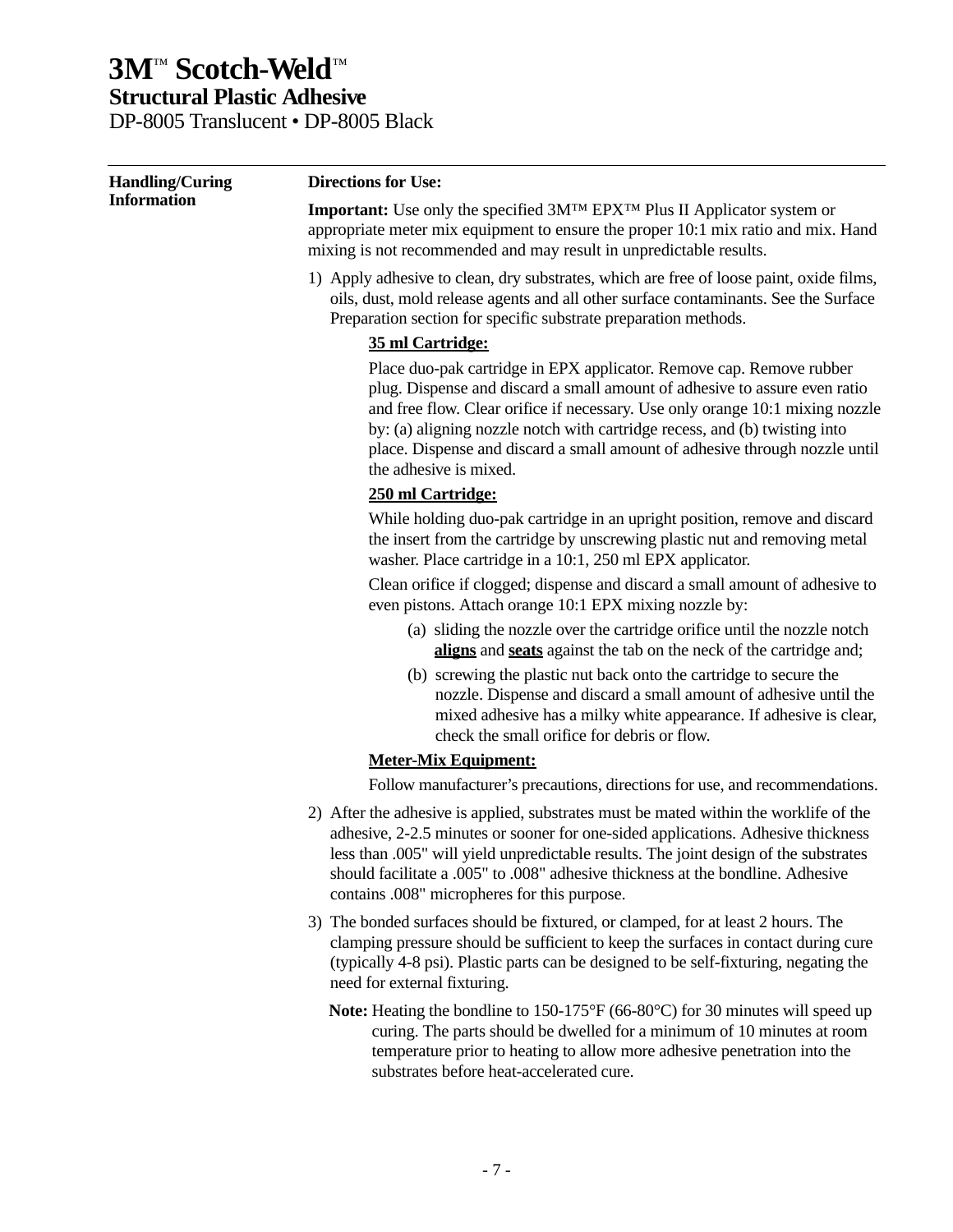### DP-8005 Translucent • DP-8005 Black

#### **Handling/Curing Information** *(continued)*

4) Cured adhesive appearance: the adhesive will yellow with time; a rippling effect in the adhesive as it cures is normal and indicates that the adhesive is mixed properly and curing normally.

| <b>Bead Size</b> | Linear ft per 35 ml | Linear ft per 250 ml | Linear ft per mixed gallon |
|------------------|---------------------|----------------------|----------------------------|
| 1/2"             | 1.8                 | 12.9                 | 196                        |
| 3/8"             | 3                   | 23                   | 350                        |
| 1/4"             |                     | 51.8                 | 785                        |
| 1/8"             | 28.9                | 206.7                | 3,130                      |
| 1/16"            | 114.8               | 820                  | 12,240                     |

### **Approximate Coverage – By Size of Container [Figures do not include nozzle waste]**

### **Coverage in square feet – (.008" bond line) [Figures do not include nozzle waste]**

| Square ft per 35 ml | Square ft per 250 ml | Square ft per mixed gallon |
|---------------------|----------------------|----------------------------|
|                     |                      | 200                        |

**Surface Preparation** 3M™ Scotch-Weld™ Structural Plastic Adhesive DP-8005 can bond polypropylene, polyethylene and other thermoplastic polyolefins without special surface preparation. However, all substrates should be clean, dry and free of paint, oxide films, oils, dust, mold release agents and other surface contaminants. The amount of surface preparation directly depends on the bond strength and environmental resistance desired by the user.

The following cleaning methods are suggested for common surfaces.

#### **Steel and Aluminum**

- 1) Wipe free of dust with oil-free solvent such as acetone or isopropyl alcohol.
- 2) Sandblast or abrade using clean fine grit abrasives (150 grit or finer).
- 3) Wipe again with solvent to remove loose particles.
- 4) If a primer is used, it should be applied within 4 hours after surface preparation (or see instructions pertinent to a specific primer).
- **Note:** Aluminum may also be acid etched. Follow the manufacturer's precautions and directions for this procedure.

### **Plastic/Rubber**

- 1) Wipe with isopropyl alcohol.**\***
- 2) Abrade using fine grit abrasives (150 grit or finer).
- 3) Remove residue by wiping again with isopropyl alcohol.**\***
- 4) Allow solvent to evaporate before use.
- **\*Note:** When using solvents, be sure to extinguish all ignition sources and follow the manufacturer's precautions and directions for use.